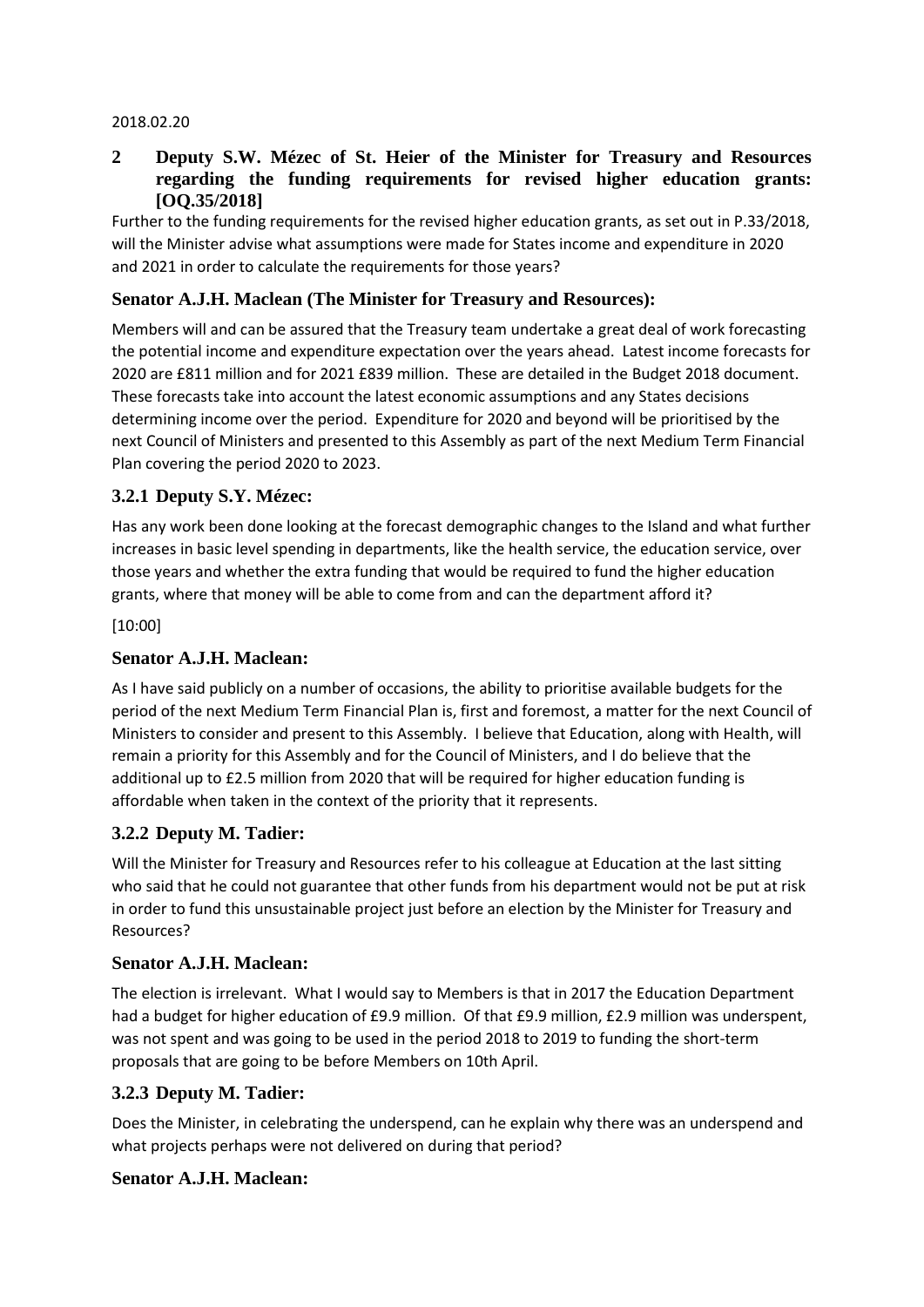The underspends that I have just referred to are specifically in relation to underspend of the higher education element of the Education budget. That was quite simply that there was not enough take up of that particular budget. The proposals that have now been reworked, which Members will have to consider on 10th April, are, I believe, far better targeted and will allow all eligible students the opportunity to access higher education. I think that is something to be celebrated.

## **3.2.4 Senator P.F.C. Ozouf:**

I wonder if the Minister for Treasury and Resources could just confirm again what he said. It is always difficult to get figures on an oral question, which is why I have resubmitted mine as a written question. Did the Minister say the estimated income was £811 million? I am looking at the Budget 2016 and I see that the estimate then was £800 million. What is he saying? What is the income and how does that relate to when he started his term of office because there has been a lot of controversy about income and it seems the income has been rather higher than expected?

## **Senator A.J.H. Maclean:**

The Senator is right with his final comment. Income has exceeded forecasts in recent years; in fact, in each of the last 3 years, which is as a result of prudent forecasting. That is the approach that I support, and I believe is absolutely right. Certainly when the economy is performing strongly, as it has been over the last few years, Members will tend to see a greater surplus generated. Of course the reverse happens when a recession hits and that is why prudent forecasting is important. But just to confirm: the forecasts which are contained within the Budget document 2018 show a forecast of £811 million in 2020 and £839 million forecast income for 2021.

## **3.2.5 Senator P.F.C. Ozouf:**

I wonder if the Minister for Treasury and Resources would agree to publish immediately after this sitting these numbers because they are rather difficult to understand. It seems to me that what the Minister is saying is that ... if I can understand because he said the forecast was downgraded but now we are back up to what we were 3 years ago. These numbers are massively in advance and the Assembly must know what the figures are accurately. There is being prudent, but there is also being overly prudent, and these figures seem to be breaking all records.

## **The Deputy Bailiff:**

So the question is: will the Minister publish?

## **Senator P.F.C. Ozouf:**

Can he publish all the figures that he has explained, reconciled from the start of this Assembly's term of office?

## **Senator A.J.H. Maclean:**

I do not need to publish the figures that I have just referred to because they are already published, as I mentioned in my initial comment. Budget 2018 gives forecasts for 2020 and 2021. However, if the Senator would like to have additional information relating to forecasts and actual outturns I have no problem whatsoever in publishing those, and going back a number of years to so do. I am happy to circulate to Members as well. I think they will find the information very interesting.

# **3.2.6 Deputy G.P. Southern:**

The Minister referred to the underspend in the higher education budget. Was that not the case that things had got to such dire straits that young people and their families were deciding not to go to university because it was too expensive? Secondly, his new figures, do they cater for a return to the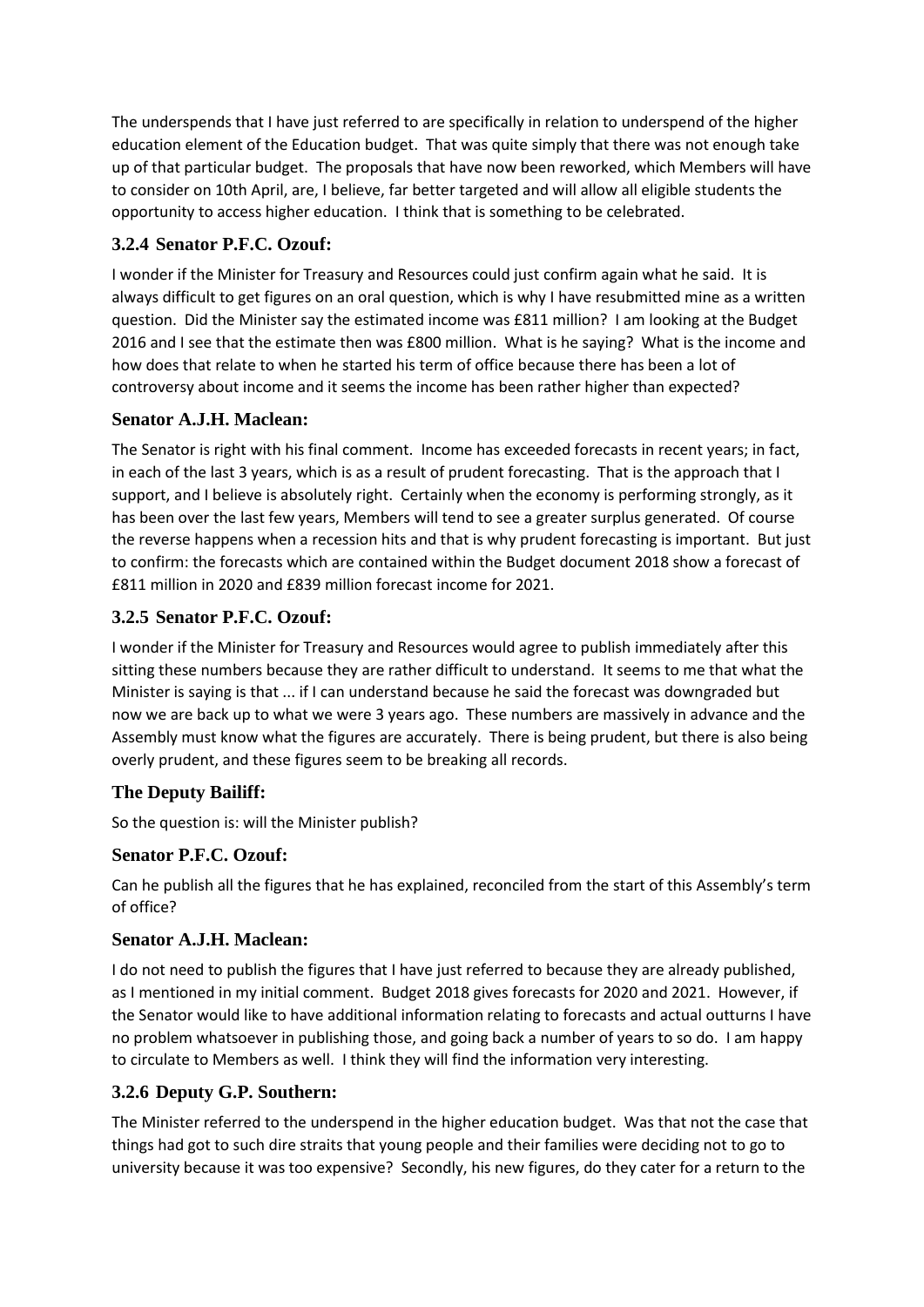old level of higher education funding with old numbers, the trend, and is there new money in his proposals or not?

## **Senator A.J.H. Maclean:**

Taking into consideration the third question first with regard to new money: I think I have again publicly stated that a proposal is intended for the Budget 2019, which will be presented at the end of this year, to remove the higher childhood allowance, and to target that approximately £3.5 million into the higher education funding proposal. So that is better targeting. The new money from 2020 onwards, and the differential, again I have mentioned previously in a public forum, is £2.5 million on the assumption that every eligible student takes up the opportunity of accessing higher education. At the moment, in round numbers, around about 1,200 students are attending higher education. There are in fact about - again in round numbers - 1,600 or so who could ... the shortfall is 400. What we are not absolutely clear about is there are some within that 400 who indeed may be still accessing higher education being funded on a private basis. I believe these proposals will ensure that all students have the opportunity so that gap of some of the 400 have the opportunity to access higher education. I think that is an important step forward and an important investment.

# **3.2.7 Deputy G.P. Southern:**

The second part of the question was: and whether his figures correspond to the old levels of student applications or otherwise, the new levels, the lower levels? Which is it?

## **Senator A.J.H. Maclean:**

I am not sure if the Deputy is referring to actual student numbers or money. What I can say to Members is that since 2008 there has only been one upgrade, as far as I am aware, in the available grants either for maintenance or for the tuition fees. I think if those numbers since 2008 had been upgraded perhaps on an R.P.I. (retail price index) basis the actual overall costs would probably be very similar to where we are today. But that aside, the system itself has been redesigned to be more targeted, and I believe more effective, and therefore should have a greater uptake and, indeed, give every student, as I have said, the opportunity to access higher education.

# **3.2.8 Deputy S.Y. Mézec:**

I think it follows on from what Senator Ozouf was trying to allude to in his question, which is that forecasts change. Often out of circumstances that are beyond anyone's control sometimes the situation ends up better than we foresaw, sometimes it ends up worse than we foresaw. What I am asking is what guarantees this Government can give those students who are setting out their path towards higher education, and the families who need security and funding for that, to know that this proposal that has been brought forward by the Council of Ministers is sustainable and that the next Assembly will be able to maintain its principles and funding at the levels that are being suggested right now. Either without having to see a decrease in their standard of living because of higher taxes to pay for it, or without seeing a decrease in their standard of living because other services are cut to find the funding for this. Can the Minister give any guarantees that this funding is sustainable within the parameters of what may end up being the case, a forecast being more optimistic than they otherwise could be?

# **Senator A.J.H. Maclean:**

The Deputy knows full well that I cannot stand here and give guarantees. I am not able to give guarantees and I have said that on numerous occasions. In the same way I cannot give guarantees for any funding from 2020 or beyond. Quite simply it has not yet been presented to this Assembly or approved by this Assembly. There is nothing unusual about that. What I have however said is that I